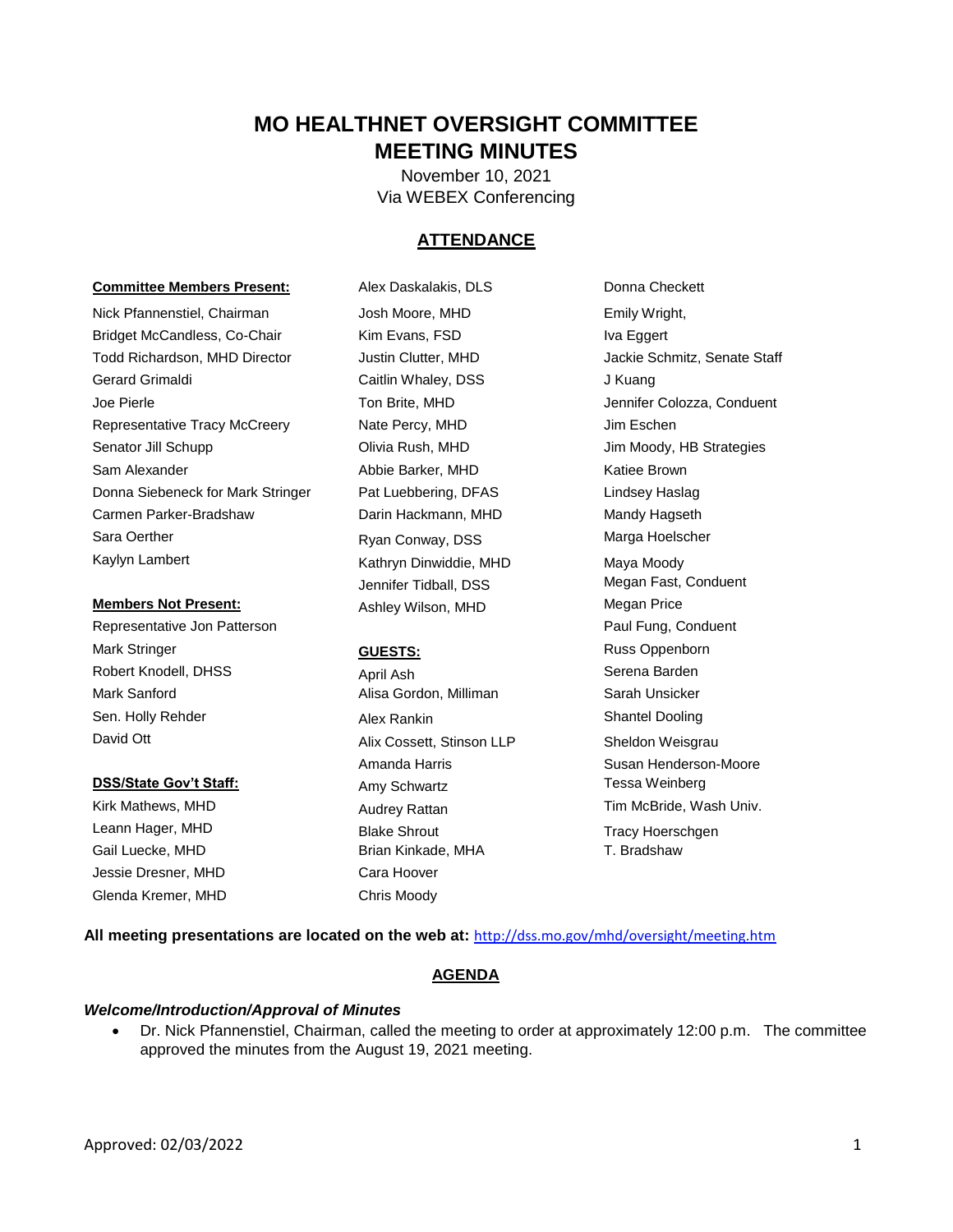#### *Director's Update*

- Todd Richardson, MHD Director, thanked and recognized MHD staff members who operated the organization in his absence to ensure everything ran smoothly. He also congratulated Director Mark Stringer from the Department of Mental Health on his retirement.
- Mr. Richardson shared that Medicaid Expansion is up and running. The first participants have been enrolled as of October 1. Claims are coming in and being paid. While we still have some regulatory efforts are going. We do anticipant applications to continue to increase and enrollment to grow. approval process to complete with CMS, we feel very good at this point about how the expansion
- completed and fully operational with data being updated daily. This project gives us a single source of true Medicaid data enabling us to run reports that allow us to extract real intelligence and meaningful information out of this data. Although reports are still being set up, we are very excited that the project is through the implementation phase. We are looking at additional data sources to add to the Mr. Richardson also updated the group that the Enterprise Data Warehouse project has been warehouse in the future but there is still some work to be done before that happens.
	- o **Comment**: Sarah Oerther asked if we would be discussing valued based purchasing.
	- o **Action Item**: Mr. Richardson advised we could give an overview at a future meeting.

#### *Family Support Division (FSD) Update:*

- Kim Evans, FSD Director, presented the FSD update. *The presentation is available online.*
- Ms. Evans advised open enrollment started November 1 through January 31. As expected, applications have taken a significant jump, currently pending 26,000 to 28,000 applications a day. FSD staff are working overtime and being able to verify income and addresses electronically enables them to move through the application process rather quickly.

The project office in MEDES is in the process of testing code changes that will allow them to do determinations on uninsured women and extended women's health. We will be able to move these categories over by running a new determination. However, this all depends on how the test goes and ensuring the code still secures the women from not losing uninsured or extended women's health if they are not eligible for the new expansion group.

 coverage until the public health emergency (PHE) ends. Also, cases cannot be closed until the end of They are also working on pieces for the Medicaid for pregnant women or postpartum and MO HealthNet for families where if they are determined not eligible for the new expansion group they will not lose the PHE.

 ensure these individuals are truly eligible before they can move them over to the newly expanded group. requested to determine eligibility. This process will continue until the PHE ends. Once that happens, or contact FSD by a certain date or coverage will end. Another piece they are working on is the transition for Gateway. On November 19, approximately 11,000 annual renewals will be mailed to individuals on Gateway that do not have children who are active or known to MEDES that would allow us to move them over. CMS advised FSD they need to do a review to If individuals are determined not eligible they will remain in the Gateway program until the end of the PHE. Annual renewals will be sent out each month to anyone that hasn't returned the information another letter will be sent with another annual renewal notice to inform the individuals they must complete

 Medicaid population to see how many participants have moved out of state. They are sending out approximately 32,000 letters to adults that have been identified as being out of state but will also send to FSD's plan is to work thru the annual renewals by end of December. They are also doing prep work to get their caseload ready once the PHE ends. They have used Lexus Nexus verification to run our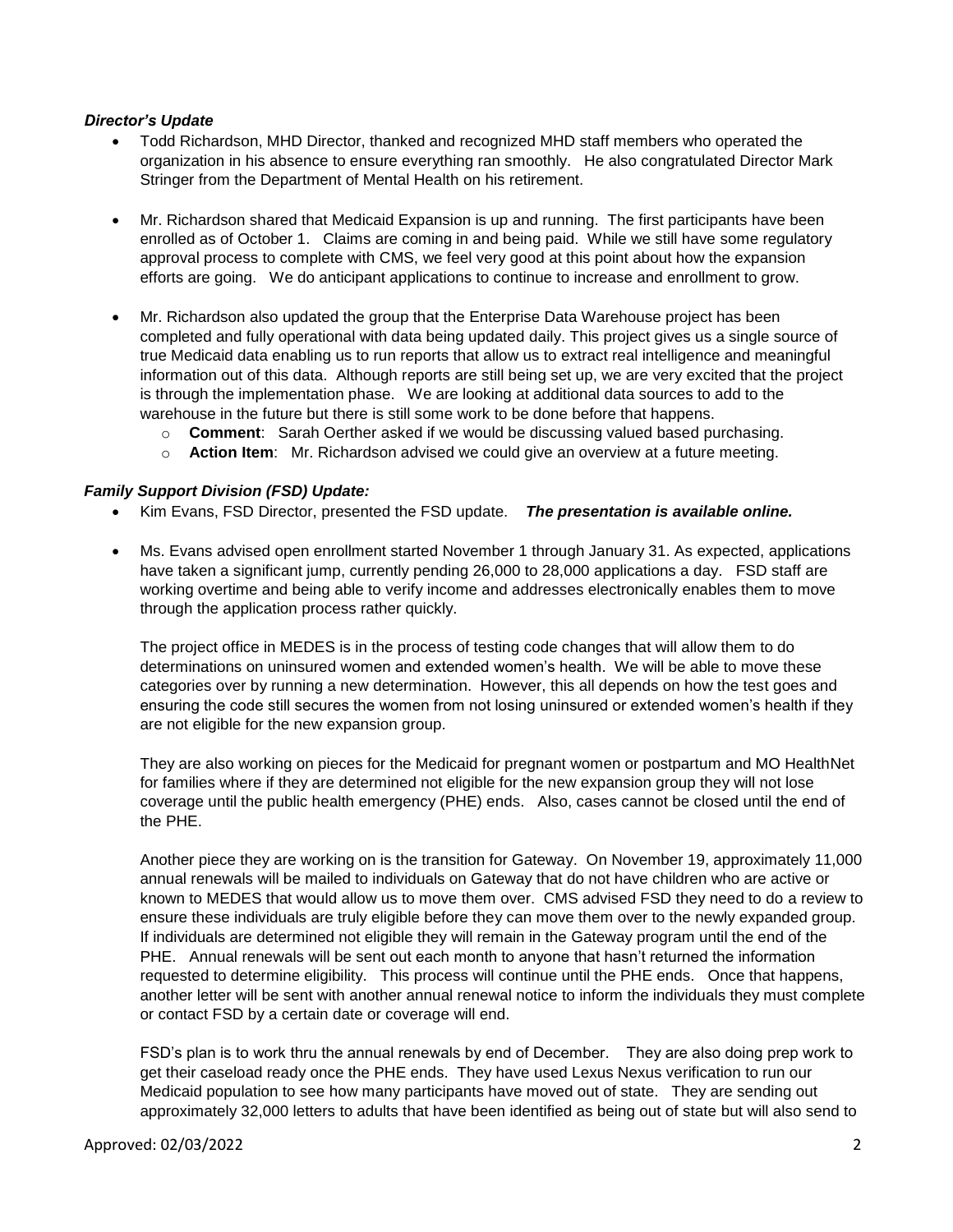in state as well. This will give them the opportunity to contact us with the correct information as to whether or not they had actually moved or not. Once we have moved these individuals through the adverse action period and they've not contacted us, we will move to close those cases.

 We also identified 4,000 individuals who are deceased as well as 1,100 that are incarcerated across the U.S. FSD will continue to run these checks against the caseload every month going forward. They will continue to work with CMS on how to move forward once the PHE ends. FSD staff have talked to a lot of provider groups, hospitals, and clinics and are starting to see an increase of facilities that are working with us and signing the memorandum of understanding where they have access to our staff to assist with teaching their staff how to apply online and how to look for problems that their patients are having.

- o **Comment***:* Gerard Grimaldi, Director of University Health (formerly Truman Medical), asked what able to be accepted without having to get additional information. the current pending numbers were and how many applications or percentage of applications are
- o **Comment:** Ms. Evan's replied pending applications range from 26,000 to 28,000 applications a day, with approximately 700 being returned for additional information. They hope to have better data that can be shared after November information is available.
- o **Comment:** Dr. Bridget McCandless asked for confirmation about continued coverage for pregnant women.
- they have the 60-day postpartum coverage. They will continue to have coverage until the PHE ends. Upon the end of the PHE, FSD will explore coverage for expansion. If the participant is deemed not eligible, then they will explore to see if they qualify for other programs such as extended or uninsured women or possibly aged, blind & disabled program. If they do not qualify, o **Comment:** Ms. Evans confirmed that the women are covered during their pregnancy and then they are automatically referred to the Federal Marketplace.
- o **Comment:** Senator Jill Schupp asked if we are reaching out to people in other ways than just by letter.
- o **Comment:** Ms. Evans said they are required to send a notice; however, they are working to develop a public education piece around the program. They have also been working with medical providers and their outreach partners by training them on the programs so they can assist individuals with completing the applications for the programs we have. They are also exploring the possibility of texting or electronic notices. Live Chat will be available in January that will allow people to ask questions rather than having to call into the call centers.
- o **Comment:** Dr. Pfannenstiel asked how the annual renewal process would work once the PHE is lifted.
- o **Comment:** Per CMS, FSD must verify all financials before they can close a case going forward. Any work done on cases prior to PHE ending cannot count as annual renewals. They will have to start renewals after PHE ends. If someone should lose coverage for whatever reason, MEDES will eligibility before they take any action. This is the main reason with going with a single Medicaid application. When someone applies today, they apply for Medicaid. All the questions they need information for aged, blind and disabled services. automatically explore the expanded coverage at the next level before they close. It also flags them to check aged, blind and disabled. They are taking a holistic look at a person's Medicaid are within this one application and can be used for all the programs including a section to collect
- o **Comment:** Dr. Pfannenstiel asked if any word on when the PHE will end.
- o **Comments:** Ms. Evans and Mr. Richardson concurred that the PHE is now set to end January might be. There are people working at the federal level trying to get that clarity so the end date 18. The National Association of Medicaid Directors' is trying to engage with CMS and make the point to them that we need some clarity and advanced lead time on when that expiration date doesn't surprise us.
- o **Comment:** Dr. Pfannenstiel asked if we had preliminary numbers as of August as to how many expansion applications have been approved.
- o **Comment:** Ms. Evans advised we did not have that information right now but should be able to provide at a future meeting.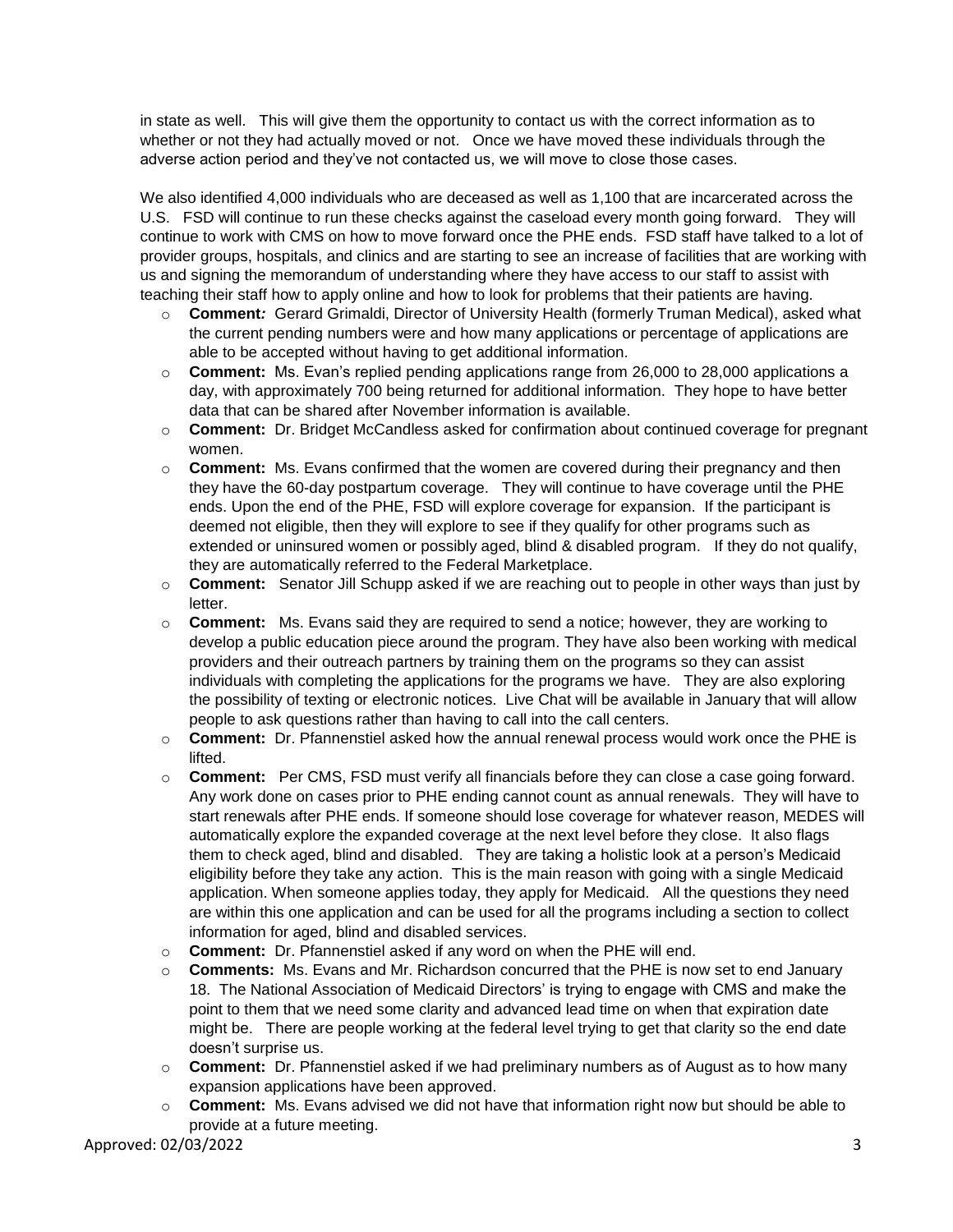- o **Comment:** Senator Jill Schupp asked about the Tier One Genesis calls and asked why the average wait time seems to range from 20 – 30 minutes.
- o **Comment:** Ms. Evans said tier one is the first tier you get to when you are asking general questions. This includes questions for all programs not just Medicaid. For instance, if someone is calling in for SNAP, they are keeping them on the line working the case until completed. The call center at WIPRO are taking care of the phone applications for Medicaid along with annual renewals, people calling in to make changes and the school lunch program. People tend to hang on the line so they can talk to someone rather than go through the interactive voices responses. Ms. Evans also said they hope to be able to get some additional information out of the new genesis phone system that could help to address these issues.
- o **Comment:** Ms. Evans clarified that the numbers they will see will be Medicaid applications as a truly be eligible for another Medicaid category and never make it to expansion. whole and they will not know is someone is actually applying for the expansion group. They may
- o **Comment:** Dr. Pfannenstiel asked that if there will be a category for those not eligible in the breakdown of total applications.
- o **Comment:** Ms. Evans said they would have information about those who are not eligible for any Medicaid category that we currently have.

## *Chief Transformation Officer's Update:*

 organized and the initiatives they work on with the operational units within MO HealthNet. They currently Kirk Mathews, Chief Transformation Officer, gave an overview of the transformation office, how they are have 54 transformation initiatives that are completed and/or in flight. Forty-six of these initiatives were from input received from the McKenzie Report. They work in about different 8 different work streams ranging from eligibility and enrollment to pharmacy, managed care, hospital programs, integrity systems, etc.

In the managed care stream, they are working on a public facing dashboard that will allow participants to compare the managed care organizations across different quality metric.

 In the nursing facilities stream, they are work on rebasing the nursing facility rates, which haven't allowance or accounting for acuity or quality. MHD has been working with the nursing facilities for the changed since 2005. Rates are simply based on when a particular facility entered the Medicaid system. The cost reports the facilities were submitting at the time they entered the system, did not reflect any past 9 month about how the system might work. The value based payments is also part of this. Not only should we pay a fair rate, but should account for variability in acuity and quality. MHD is working with accounting partners at Myers & Stauffer to rebase these rates.

 and social determinants and finding a revenue stream that would incentivize that work. The ultimate goal In the hospital stream, they are working on an initiative that's at a very conceptual level right now, which they are calling a rural hospital health hub model. Dr. Abigail Barker, Washington University, is the primary author of this model, which will help rural hospitals be even more engaged in population, health is to have more sustainable rural hospitals and better population, health and reduce avoidable ER visits.

 Civilla project. This is on hold for now and waiting on CMS approval. We felt introducing a new The redesign of our application process falls into our eligibility and enrollment work stream, known as the application process in the midst of the PHE and expansion was not necessarily a wise idea.

Some of these projects are big but there are also small initiatives such as Money Follows the Person program, which allows people to transition from a nursing facility back to their homes. It saves the state about \$7 million a year.

 o **Comment**: Dr. McCandless asked how the Data Warehouse and the ability to query the data would help measure the outcomes of their work in the future.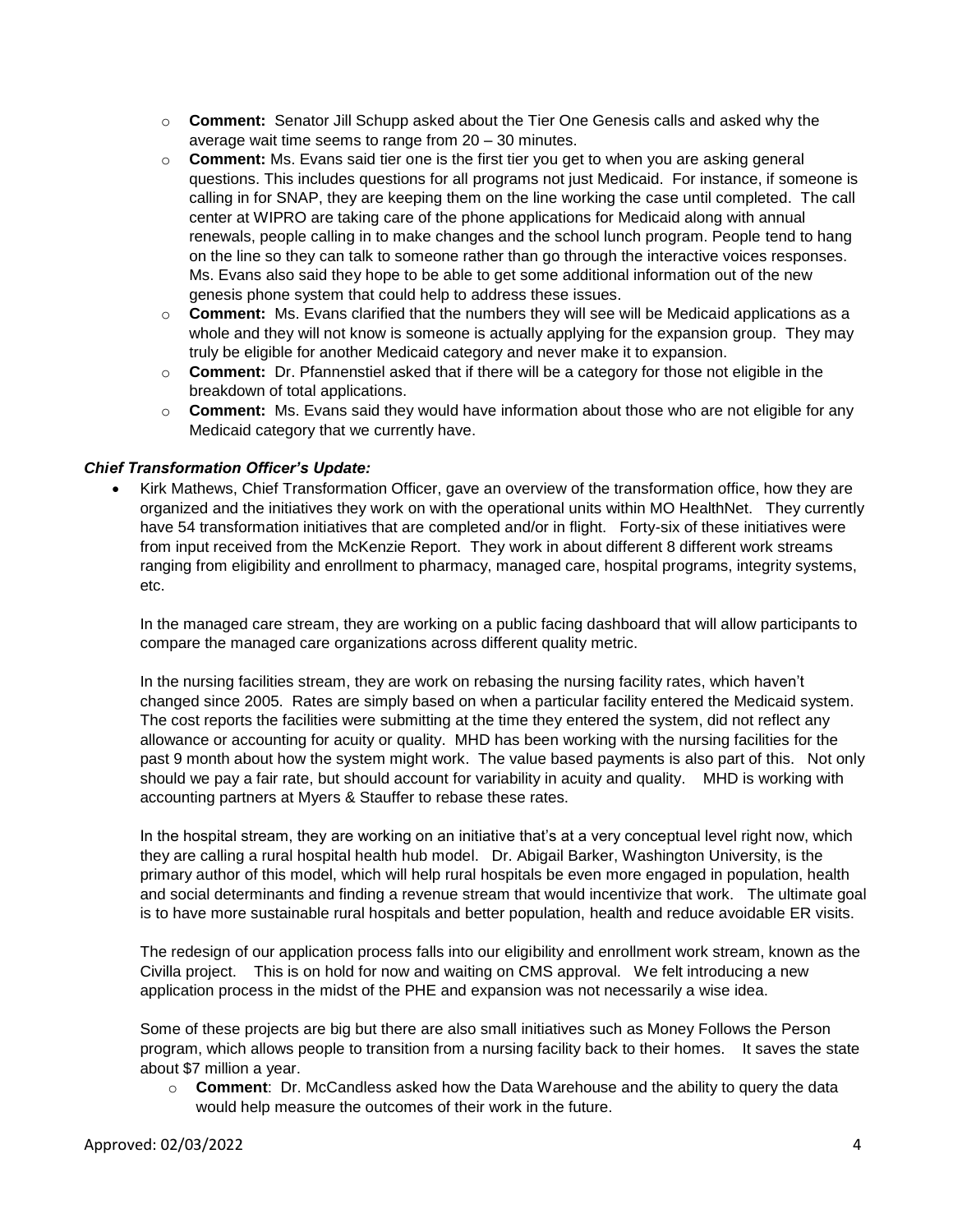- accessing and utilizing the Data Warehouse. The hope is to actually take the data and use it much more broadly and not just for policy decisions going forward but looking at the results. For instance, when looking at value based reimbursements, we want to be in the position to be o **Comment**: Mr. Mathews advised that they were just entering the phase where we will begin paying for value based outcomes. The data received from the Data Warehouse is a huge key to its success. We hope to have more information on this at one of our future meetings.
- o **Comment**: Dr. McCandless asked if internal resources were available to help translate what everyone wants to know and what the computer can actually do.
- o **Comment**: Mr. Richardson said that the Department will be investing in additional staff to assist with this. One very wise thing the Department did early on when it was going through our vendor IBM. IBM has dedicated some personnel whose responsibility is specifically to assist procurement, was actually getting some of the services included in the operations contract with with the report writing.

## *Chief Operations Officer's Update:*

- the primary care health home program to see what ideas we have around sickle cell. There will be more Jessie Dresner, Chief Operations Officer, advised that MHD team member Jennifer Hunter, who heads up to come at a future meeting.
- running. This will allow a level of access to the health records for the foster care parents, clinicians, Ms. Dresner reported that an electronic platform for health records for our foster care children is up and providers and necessary Children's Division personnel and provide a more consistent level of care if the children have to move among placements.
- Ms. Dresner advised that MHD is also working with the Department of Corrections (DOC). Currently we do not pay Medicaid to incarcerated individuals unless they are inpatient. Their benefits are now suspended as opposed to being terminated per the Support Act. MHD has been working with DOC on system compatibility that allow the sharing of screens to help us better determine who is incarcerated and help us be more efficient and not process any improper payments.
	- o **Comment:** Dr. McCandless asked if the system compatibility work being done would allow the Department to look to see if they qualify for Medicaid expansion.
	- o **Comment:** Ms. Dresner replied that the first phase addresses billing and ensuring we are not making improper payments to those that are incarcerated.
- have been implementing what we call an aggregator so that our providers who have chosen their own vendor do not have to terminate that contract and use a state prescribed system. They can continue to needed for the Cures Act. Ms. Dresner announced the implementation of Electronic Visit Verification (EVV) launched November 8. EVV is used for certain Home and Community-Bases Services. For instance, when a caretaker checks in, they don't do that through a paper timesheet anymore, but electronically. This allows more accuracy with billing. The Cares Act made it a requirement for all states and Missouri is ahead of the game and use their vendor of choice and it will hook up to the aggregator that will supply the state with the data
- Ms. Dresner MHD advised that MHD was in the planning stages of creating a member forum. The managed care plans have a consumer advisory committee; however, we've never had a participant forum for fee for service or a venue for exchange of information and education for participants, whether fee for service or managed care.
- which is fee for service, MHD sent out a news blast as well as published a provider bulletin addressing Ms. Dresner advised that due to some confusion among providers regarding prior quarter coverage, the issue.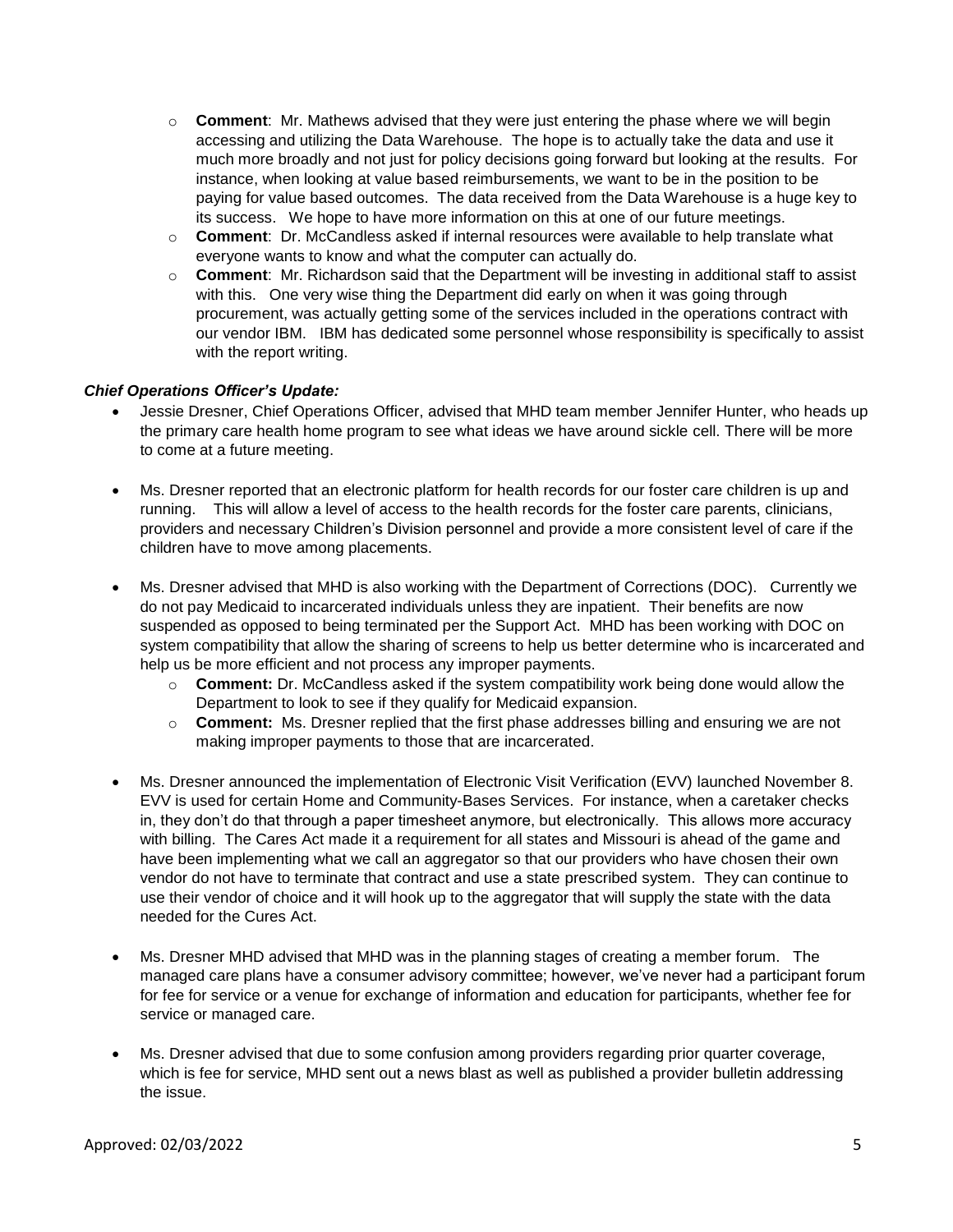- o **Comment:** Dr. McCandless and Dr. Pfannenstiel asked for clarification around the number of applications and approval since October 1 for the expansion population.
- o **Comment:** Ms. Dresner advised that the Department's website caseload counter is updated weekly. The website was provided to the committee.

#### *Managed Care Update*

- Alex Daskalakis, MHD Managed Care Director, introduced himself as the new Managed Care Director and also Kathryn Dinwiddie the new Managed Care Program Manager.
- proposal (RFP) that will go into effect in Fiscal Year 2023. MHD expects it to be released for bidding by three plans being awarded the contract will get the Specialty Plan as well. This plan is designed to work Mr. Daskalakis reported that the Office of Administration is currently reviewing managed care request for the end of November. The RFP includes what is called a Specialty Plan, a targeted plan. One of the with our population of foster kids, former foster kids, and kids getting adoption assistance. The goal is to deliver services to this population from one health plan with one network of providers.
	- o **Comment:** Gerard Grimaldi asked for confirmation that the Specialty Plan would only be assigned to one plan.
	- o **Comment:** Mr. Daskalakis confirmed that was correct and said it would be a statewide contract.
- July, August, and September of 2021 for fee for service. They started enrolling the adult expansion group Mr. Daskalakis said that in regards to Medicaid Expansion, the prior quarter coverage period for adults is participants into the managed care program on October 1. The amendment to the current contract that adds the adult expansion group as one of our covered groups has been executed with our health plans and is going to CMS soon.
- Systems (AHS) will be implemented. AHS will be handling a number of operations, including premium collections. We will be assigning participants to the health plans, operating a contact center for participants, operating a web portal for participants and maintaining a provider directory. Mr. Daskalakis also announced that on July 1, 2022, the new enrollment broker Automated Health
- Mr. Daskalakis advised that the external quality review organization Primaris just completed its "secret shopper" survey for 2021. They monitor quality control of the health plans for such things like access to care issues, appointment availability and accuracy of their provider directory.

#### *Pharmacy Update:*

Josh Moore, MHD Pharmacy Director, presented the pharmacy update, which is *available online*.

 advocacy groups working together to address the opioid epidemic. There is still room for improvement. Missouri due to opioid overdose. A lot of this is due to street opioids. The presentation centered on opioids. From 2012-2021, usage dropped 43% and the number of claims processed dropped 53%. This is not the sole work of MHD but also a collection of providers, patient He reported that in the last 12 months ending March 2021, over 72,000 have died in the U.S. and 1,470 in

Mr. Moore spoke about some of the others things being done for pain treatment other than opioids. For example, they looked at (1) non-opioid agent restrictions (topical treatment for pain, removed prior authorization for certain drugs); (2) non-medication pain management (use of complementary health and alternative therapies such as chiropractic, acupuncture); (3) risk reduction measures (clinical edits for long term use of benzos, high risk therapy clinical edits to increase access to naloxone and removed prior authorization from buprenorphine/naloxone).